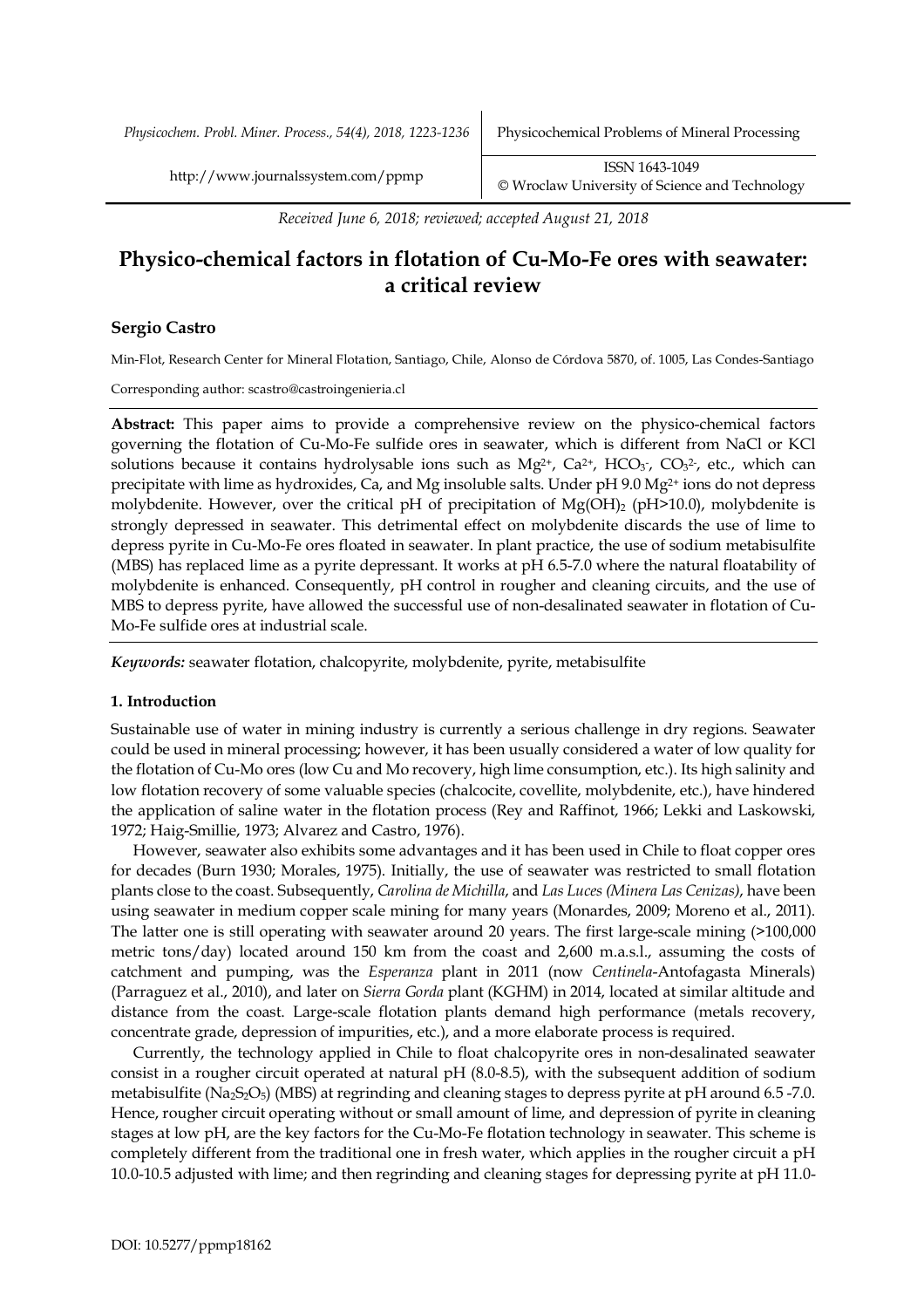12.0. It must be noted that, the depression of pyrite by MBS in fresh water is inefficient and in seawater only works properly with pyrite content lower than 3% (sulfide base). Therefore, in plant practice, this limits the use of MBS in seawater with high pyrite Cu-Mo-Fe sulfide ores. This behavior is not yet understood.

The use of seawater in mineral flotation has traditionally focused only on its salinity without considering its diverse ionic composition. Electrolyte solutions such as NaCl and KCl do not hydrolyse, and their effect is attributed to high ionic strength. However, seawater contains hydrolysable ions such as magnesium, calcium, carbonate, etc., which can precipitate when pH increases. Additionally, in the case of seawater, the minor or secondary ions such as  $Mg^{2+}$ ,  $CO<sub>3</sub><sup>2+</sup>$ ,  $SO<sub>4</sub><sup>2</sup>$ , etc. may play a significant role on surface phenomena, including bubble coalescence and froth layer thickness growth (Laskowski and Castro, 2008; 2012).

Hence, the objective of this paper is twofold:

- Review the chemistry of seawater in terms of their chemical composition and changes that occur with pH changes.
- Review how the changes in seawater ions speciation induced by pH can affect molybdenite flotation and pyrite depression from Cu-Mo-Fe ores in seawater.

#### **2. Precipitation of seawater at high pH**

Salinity of seawater is typically around 35‰ but varies slightly among different places. Sodium and chloride ions contribute approximately 86% to total salinity of seawater. Some of the main secondary ions are sulfate (2.7 g/Kg), magnesium (1.29 g/Kg), calcium (0.41 g/Kg), bicarbonate (0.145 g/Kg), borate (0.027  $g/Kg$ ) ions, etc. Seawater is always made up of the same types of salts and they are always in the same proportion to each other (even if the salinity is different than average).

Seawater has a natural pH of around 7.8-8.2, which basically depends on the concentration of the ion-pairs bicarbonate/carbonic acid, and boric acid/borate  $(B(OH)_3/B(OH)_4)$ . These equilibriums are responsible for the alkaline pH of seawater and for its buffering capacity, i.e., seawater can resist drastic pH changes even after the addition of bases and acids (Pytkowicz and Atlas, 1975). The buffer capacity is mainly given by the chemistry of carbonic acid. Carbon dioxide  $(CO<sub>2</sub>)$  reacts with water to form carbonic acid  $(H_2CO_3)$ , which in turn rapidly dissociates to form a bicarbonate ion  $(HCO_3^-)$  and a hydrogen ion  $(H^+)$  (pKa1=6.35). Subsequently, in a second step the  $HCO<sub>3</sub>$  ion dissociates to form carbonate ions ( $CO<sub>3</sub>$ <sup>2</sup>) and a hydrogen ion (H<sup>+</sup>) (pKa2=10.33). Therefore, when more  $CO<sub>2</sub>$  dissolves in seawater, it becomes more acidic. In the alkaline pH range, carbonate ion concentrations increase with increasing pH. Seawater is approximately 2.8 times more enriched with bicarbonate than fresh water, based on molarity. The concentration of ions  $HCO_3$  and  $CO_3$ <sup>2</sup> are equivalent at pH 10.33 in fresh water.

| <b>Chemical ion</b> | Concentration in ‰, (g/Kg) | Total salinity, $\%$ |
|---------------------|----------------------------|----------------------|
| Chloride            | 19.345                     | 55.03                |
| Sodium              | 10.752                     | 30.59                |
| Sulfate             | 2.701                      | 7.68                 |
| Magnesium           | 1.295                      | 3.68                 |
| Calcium             | 0.416                      | 1.18                 |
| Potassium           | 0.390                      | 1.11                 |
| <b>Bicarbonate</b>  | 0.145                      | 0.41                 |
| <b>Bromide</b>      | 0.066                      | 0.19                 |
| Borate              | 0.027                      | 0.08                 |
| Strontium           | 0.013                      | 0.04                 |
| Fluoride            | 0.001                      | 0.003                |
| Other               | Less than $0.001$          | Less than 0.001      |

Table 1. Typical chemical composition of seawater for a salinity of 35‰ (Castro and Huber, 2005).

Nevertheless, the most important chemical aspect to be considered in flotation systems is the precipitation of seawater at alkaline pH. By addition of NaOH, magnesium hydroxide  $(Mg(OH)_2)$  is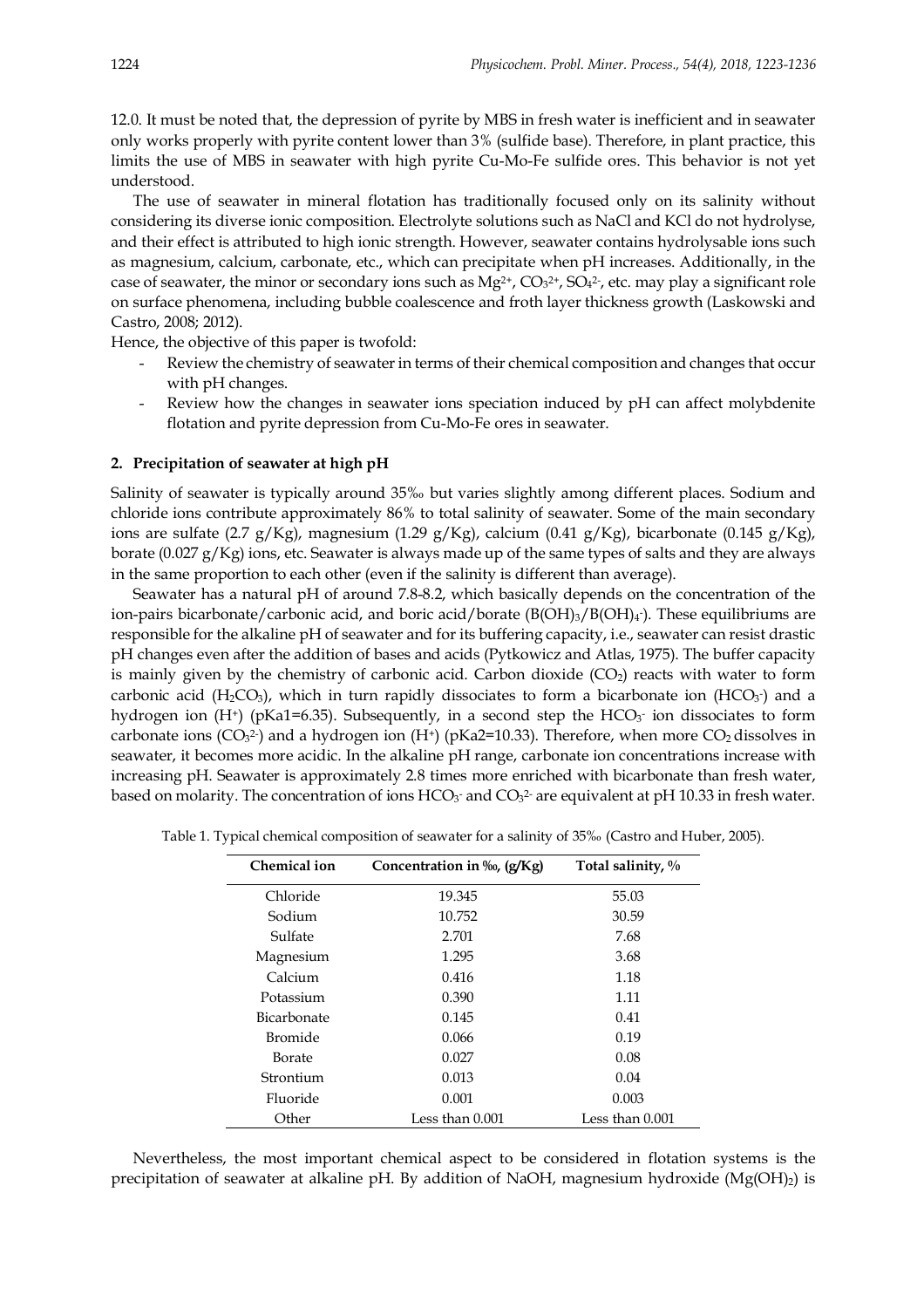formed in seawater at pH $>10$ , while lime addition forms  $Mg(OH)_2$ , calcium carbonate (CaCO<sub>3</sub>), and other insoluble Ca salts.

In agreement with the chemical behavior described above, the lime consumption by pulps prepared with Cu ores in seawater is high (over 8 times, to reach pH 10) (Fig. 1). The high demand of lime is explained by two factors: (i) the buffer capacity of the bicarbonate/carbonic acid, and (ii) the precipitation reactions of Mg hydroxide and Ca carbonate (Parraguez et al., 2009; Castro et al., 2010; Castro et al., 2012c; Veki, 2013; Hirajima et al., 2016; Jeldres et al., 2016; Qiu et al., 2016; Li et al., 2017).



Fig. 1. Effect of seawater dilution on consumption of lime needed to adjust pH in the flotation of a copper sulfide ore (Castro et al., 2010)

Precipitates formed in seawater at pH>10 are detrimental to the flotation process, particularly the colloids of magnesium hydroxide, and, to a less degree, calcium carbonate (Parraguez et al., 2009; Castro 2012a; Castro 2012c; Hirajima et al., 2016; Qiu et al., 2016; Suyantara et al., 2018). The precipitation reactions are described by the following equations:

$$
Ca(OH)_2 \leftrightarrow Ca^{2+} + 2OH^-
$$
 (1)

$$
Mg^{2+} + Ca(OH)_2 \leftrightarrow Mg(OH)_2 + Ca^{2+}
$$
 (2)

$$
CO32 + Ca(OH)2 \leftrightarrow CaCO3 + 2OH
$$
 (3)

#### **3. Bubble coalescence in seawater**

In order to collect and transport particles of valuable minerals in the flotation process, small bubbles (0.5-2.5 mm) are usually required. Fine bubbles formed in the cell tend to increase its size by coalescence. Organic frothers play the role of preventing coalescence keeping bubbles stable as fine sizes (< 2 mm) in the conventional flotation process with freshwater. It is well known that bubble coalescence can be completely prevented at frother concentrations exceeding the critical coalescence concentration (CCC). This is an important parameter introduced by Laskowski et al. during studies on frother characterization (Cho and Laskowski, 2002; Laskowski et al., 2003; Grau et al., 2005; Grau and Laskowski, 2006).

Inorganic electrolytes also prevent bubble coalescence (Lessard and Zieminski, 1971, Craig et al., 1993; Weissenborn and Pugh, 1995; Firouzi et al., 2015), increasing gas holdup in flotation systems (Quinn et al., 2007; Kracht and Finch, 2010). The same phenomenon controls the bubble size in seawater, and even in the absence of frother fine bubbles are formed (Castro et al., 2010; Manono et al., 2013, Wang and Peng, 2013).

A more complex surface chemistry phenomenon occurs when bubbles are generated in electrolyte solutions (seawater contains around 0.6 mol/dm<sup>3</sup> NaCl) in blend with a frother agent, such as, methyl isobutyl carbinol (MIBC) or a polyglycol type frother (10-20g/Mg) (Quinn et al., 2007; Bournival et al., 2012). Although the mechanisms of preventing bubble coalescence by frothers and electrolytes are completely different, studies by Castro et al. (Castro et al., 2012b; Ramos et al., 2013; Castro et al., 2013) indicate that a synergistic effect exists, i.e., the size of the bubble is reduced by dissolved electrolytes,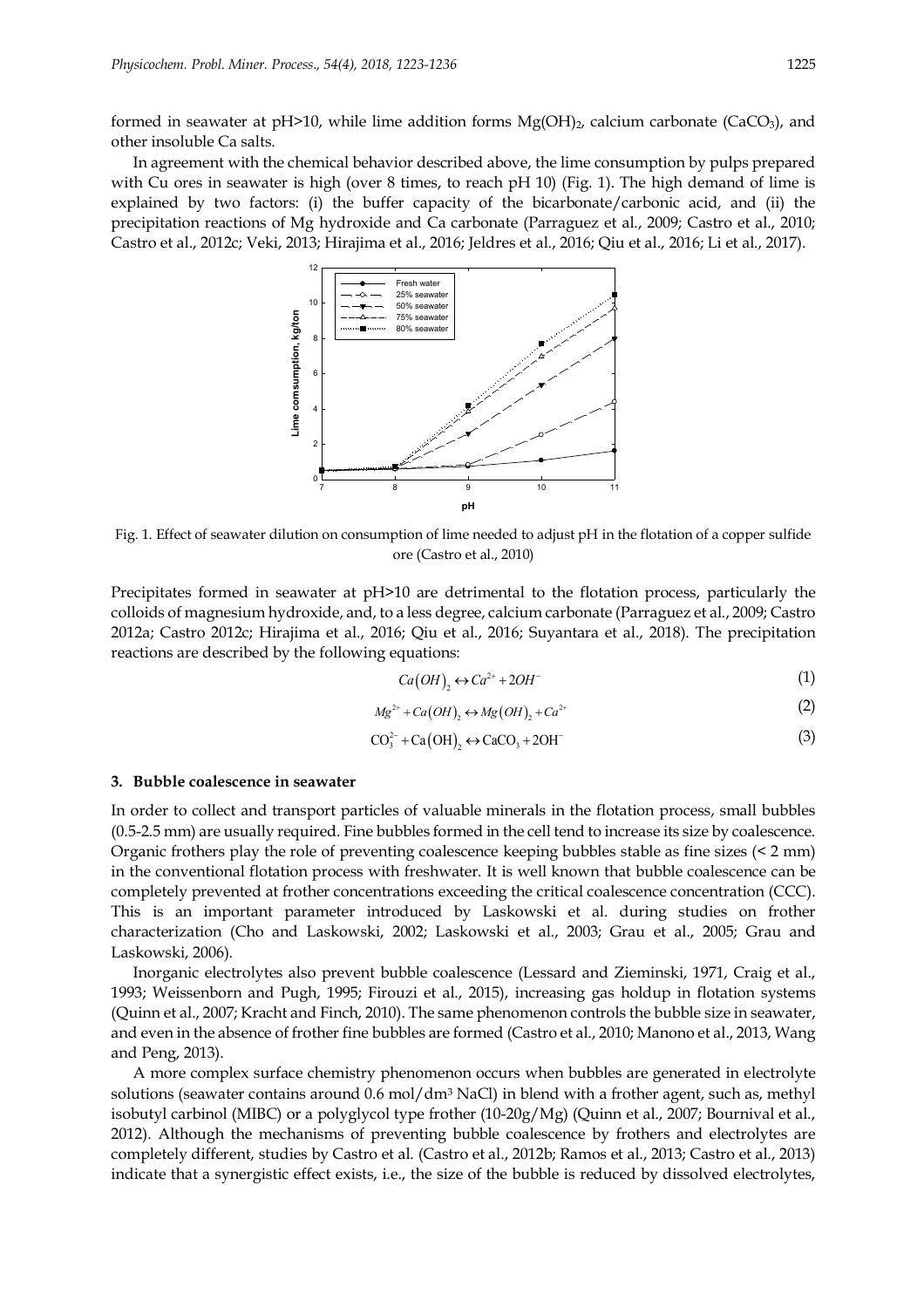but an additional decreasing occurs if a frother agent is added to the same system (Fig. 2). Flotation in seawater usually requires lower frother consumption (<15 g/Mg). Furthermore, in some cases electrolyte solutions do not require any frother addition, because small bubbles are stabilized only by dissolved electrolytes (Quinn et al., 2007, Castro and Laskowski 2011).



Fig. 2. Sauter bubble size as a function of dilution of seawater (%), at different MIBC concentrations (Castro et al., 2010; Laskowski et al., 2014)

On the other hand, frothability (i.e., the ability to form stable froth when air is injected in the flotation cell) and particularly the froth layer thickness, is lower in seawater. Some dissolved ions in seawater such as  $Ca^{2+}$ , Mg<sup>2+</sup>, and SO<sub>4</sub><sup>2</sup> are able to inhibit the froth layer growth (Laskowski, et al., 2014).

In addition, the frothability of Cu ores under typical flotation conditions, in fresh water, is strongly dependent on pH, showing a maximum froth layer thickness at pH 10.5 (see Fig. 3). This pH 10.5 matches with the pH usually employed in rougher circuits with fresh water, pointing out that a high froth layer thickness is preferred in plant practice. However, the froth layer thickness in seawater is not only thinner but also less dependent on pH. For this reason, when floating copper ores at pH 8.0-8.5 in seawater, froth is not abundant, and the layer thickness does not vary with pH. This behavior is due to the ions dissolved in seawater. Under the conditions of Fig. 3,  $Ca^{2+}$ , Mg<sup>2+</sup> and SO<sub>4</sub><sup>2-</sup> ions, at similar concentration that in seawater but dissolved in distilled water, showed an inhibiting effect on the froth layer thickness growth, being the effect of Ca<sup>2+</sup> ions the greatest (Laskowski et al., 2013; 2014). Therefore, the deleterious effect of seawater on frothing may be produced by its different constituent's ions.



Fig. 3. Froth layer thickness as a function of pH, for a Cu ore floated with MX-7017 (thionocarbamate, 26 g/Mg); MX-945Promoter (21 g/Mg); MIBC (21g/Mg), in different type of waters (Laskowski et al., 2014)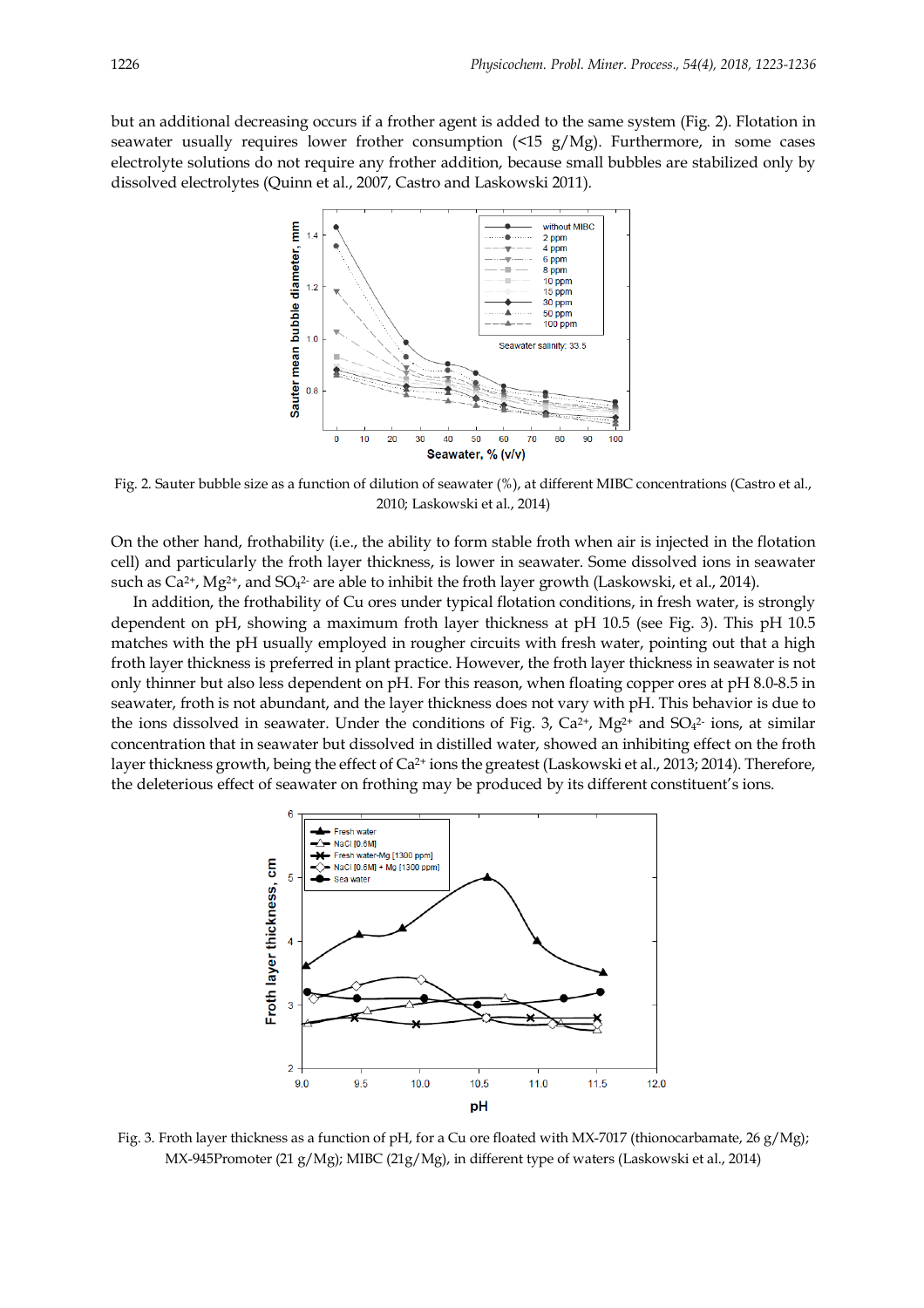#### **4. Depression of molybdenite by magnesium ions in seawater**

Salinity by itself is not detrimental to froth flotation. Hydrophobic minerals (bituminous coal, graphite, sulfur, etc.) show high floatability in NaCl solutions (Klassen and Mokrousov, 1963; Pugh et al., 1997; Fuestenau et al., 1983; Kurniawan et al., 2011; Chang et al., 2018). The floatability of molybdenite also increases in NaCl solutions, in good agreement with its natural hydrophobicity (Lucay et al., 2015). However, due to its anisotropic properties (hydrophobic face sites and hydrophilic edge sites), the natural hydrophobicity of molybdenite decreases with particle size (Castro and Correa, 1995; Lopez-Valdivieso et al., 2012; Castro et al., 2016). Hence, fine particles exhibit a low faces/edges ratio, i.e., they are less hydrophobic than coarse particles what does not necessarily improve its floatability in saline solutions.

Laskowski and Iskra (1970) and Laskowski et al., (1991) working with methylated quartz (as a model of hydrophobic mineral), demonstrated that an increase of NaCl concentration from 0 to 0.5 mol/dm<sup>3</sup> compressed the electrical double layer, resulting in a reduction of the repulsive electrical forces, a shorter induction time; and an improved flotation response. Pan and Yoon (2018) confirmed that the wetting films formed on weakly hydrophobic surfaces becomes metastable in pure water, due to the strong double-layer repulsion. In the presence of KCl, the films can become unstable and rupture due to double-layer compression, which in turn allows the hydrophobic forces to become dominant and hence cause the film to rupture. Li et al. (2017) claim that chalcopyrite improved its floatability with the concentration of NaCl and KCl solutions, possibly due to lower energy barrier and stability of hydration layer on chalcopyrite surface through compressing the electrostatic double-layer force.

One of the main limitations of seawater for the flotation of the by-product molybdenite is its strong depression at pH> 9.5 (Fig. 4). The molybdenite depression takes place when the critical pH of precipitation of  $Mg(OH)_2$  is reached. It is also believed that hetero-coagulation of  $Mg(OH)_2$  occurs on the surface of molybdenite by slime coating mechanisms (Castro and Laskowski 2011; Castro, 2012a; Castro et al., 2012c; Ramos and Castro, 2013; Veki, 2013; Nagaraj and Farinato, 2014; Castro et al., 2014; Laskowski and Castro, 2015; Hirajima et al., 2016; Qiu et al., 2016; Nagaraj et al., 2016; Laskowski and Castro, 2017; Suyantara et al., 2018). However, taking into account the specificity of the depressing action of Mg hydroxide on molybdenite, a chemisorption on the molybdenite surface (edge sites) must be considered, e.g., eventual formation of Mg molybdate (MgMoO4) (Ricci et al., 1951).

Magnesium hydroxide begins to precipitate at bulk solution around pH 9.5-10.0 in seawater, but at pH below 9.0 does not precipitates, and does not depress molybdenite. Therefore, pH is one of the most important factors of controlling the flotation/depression of molybdenite in Cu-Mo ores flotation in seawater. This concept also extends to saline and hyper-saline waters containing Mg. In addition, losses of Mo may occur largely in cleaning circuits at pH 11-12, when pyrite is depressed with lime (Fig. 5).



Fig. 4. Cu and Mo rougher flotation recovery at laboratory scale (with typical collectors and frother agents) in fresh water and seawater, as a function of pH adjusted by lime (flotation at 35% solids) (Ramos et al., 2013; Laskowski et al., 2014)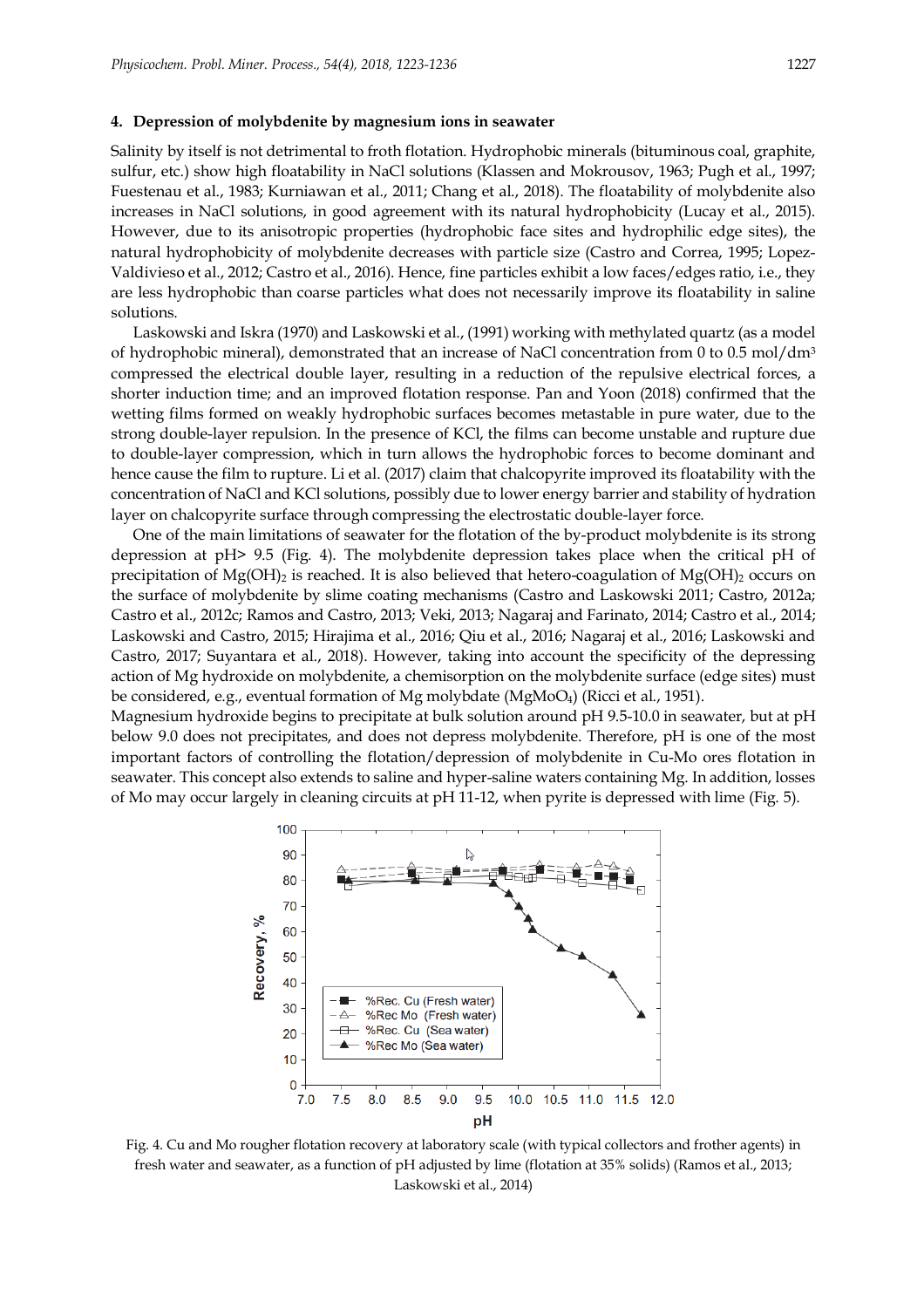

Fig. 5. Mo recovery in cleaner flotation (first cleaner) at laboratory scale, as a function of pH adjusted by lime, for a copper ore floated in fresh water and seawater (rougher: pH 9 in seawater; and pH 10.5 in fresh water) (Castro, 2012a)

The mechanism of molybdenite depression by interactions with  $Mg(OH)_2$  suggest the formation of a hydrophilic coating of this colloidal precipitate on molybdenite particles. Different experimental techniques (SEM-AES, XPS, and ToF-SIMS) claim that colloidal Mg(OH)<sub>2</sub> adsorb onto the micro-edges on faces and edges of molybdenite particles at pH>10, where depression takes place (Komiyama et al., 2004; Qiu et al, 2016).

Castro et al. (2014) reported that the induction time of molybdenite increased with pH under conditions where Mg hydroxide precipitated at bulk solution and molybdenite was depressed. This suggests that the adsorption of  $Mg(OH)$ <sup>+</sup> ions and interactions of the molybdenite surface with colloidal Mg(OH)<sub>2</sub> reduces its hydrophobicity. These findings are in agreement with those reported by Suyantara et al. (2018) using contact angle measurements and atomic force microscopy to examine the surface of the molybdenite coated by  $Mg(OH)_2$ . This is also supported by Rebolledo et al. (2017) findings that demonstrated that sodium hexametaphosphate (a dispersing agent), restored the floatability of molybdenite depressed by  $Mg(OH)_2$ . However, another explanation is also likely because sodium hexametaphosphate react with Mg ions forming soluble complexes and this effect may inhibit the precipitation of  $Mg(OH)_2$ , as it was suggested for chalcopyrite (Li et al., 2018). Small amounts of CaCO<sub>3</sub> has also been identified during precipitation of  $Mg(OH)_2$ . However, the precipitated CaCO<sub>3</sub> seems to have little effect on the floatability of molybdenite (Qiu et al, 2016).

Further evidences on the effect of  $Mg(OH)_2$  were obtained when the magnesium hydroxide precipitated at pH>10.0 was removed from seawater by solid/liquid separation. The floatability of molybdenite was restored when Mg-free seawater was employed (Castro 2010b; Jeldres et al., 2017). Magnesium ions seem to have other effects that can also contribute to explain the results reported in this paper. The adsorption of Mg species on air bubbles may contribute to the depression of molybdenite. An experimental technique was developed to study the electrokinetic behaviour of gas bubbles in aqueous electrolyte solutions. It was found that bubbles were negatively charged in NaCl solutions whereas, under certain conditions, they become positively charged in MgCl<sub>2</sub> solutions (Li and Somasundaran, 1991; 1992). The observed charge reversal in the pH range of 9 to 11 was attributed to the precipitation of  $Mg(OH)$ <sub>2</sub> at the gas-liquid interface, while the reduction in the magnitude of the zeta potential of the bubble observed in the acidic pH range was considered to be due to the specific adsorption of Mg2+ ions (Li and Somasundaran, 1991). Later on, Han et al., (2004) confirmed a very high affinity of  $Mg(OH)$ <sup>+</sup> ions and the colloid  $Mg(OH)_2$  to the bubble surface.

## **5. Flotation of copper sulfides in seawater**

Mineralogy of Cu sulfide ores is also a key factor in seawater flotation. Pioneering contributions were made by Lekki and Laskowski (1972) and Alvarez and Castro (1976), when working with pure samples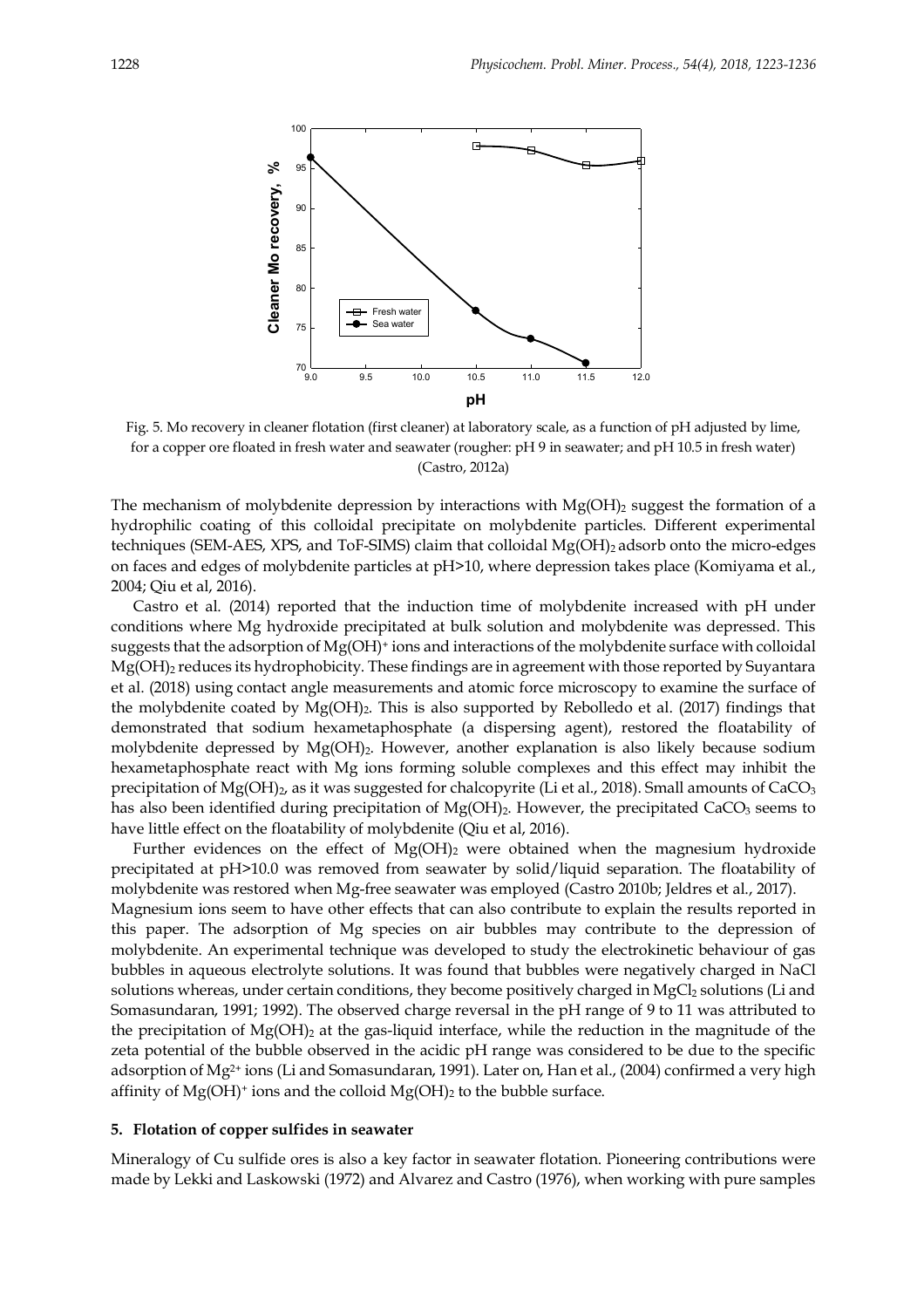of copper and iron sulfides in NaCl solutions and seawater. They found that chalcopyrite, a mineral without natural floatability – in the presence of flotation reagents – kept its floatability in seawater in a wide range of pH. Instead, the flotation of chalcocite was strongly dependent on pH, exhibiting a peak at pH 9.0-9.5, as shown in Fig. 6 (Alvarez and Castro, 1976).

Micro-flotation tests carried out with pure chalcopyrite in a Partridge-Smith cell showed a high floatability in seawater up to pH 10. However, floatability decreased at pH values over 10, when either lime or NaOH was added. These results are in agreement with findings of Hirajima et al. (2016); and Li et al., (2017). However, flotation tests at laboratory scale with a real Cu-Mo ore in seawater, showed that chalcopyrite flotation was unaffected at pH>10 (Ramos et al., 2013; Laskowski et al., 2014). These results suggest that  $Mg(OH)$ <sub>2</sub> was not able to depress chalcopyrite under the hydrodynamic conditions predominating in a flotation cell. This finding suggests that the adhesion of colloidal  $Mg(OH)_{2}$  to the chalcopyrite surface is weak. It seems that only electrostatic mechanisms take place in the interaction with chalcopyrite, while a stronger adsorption of  $Mg(OH)^+$  and  $Mg(OH)_2$  on the molybdenite surface (eventually chemisorption) may be responsible of its permanent depression.

The floatability of chalcocite is more sensitive to seawater, and is strongly decreased when salinity of the solution increased by gradual addition of seawater at pH 8.3-8.5 (Fig. 7).



Fig. 6. Effect of pH (adjusted by NaOH/HCl) on the flotation of chalcocite in a Hallimond tube (15 mg/dm<sup>3</sup> IsopX and 10 mg/dm<sup>3</sup> amyl alcohol) (Alvarez and Castro, 1976)



Fig. 7**.** Effect of salinity on chalcocite flotation in a Partridge-Smith micro-flotation cell as a function of seawater/distilled water mixtures (%), at pH 8.3 in the presence of IsopX (5 and 10 ppm) and MIBC (15 ppm)

### **6. Role of metabisulfite on pyrite depression in seawater**

As stated before, the use of lime at pH>9.5 in seawater is not compatible with obtaining high Mo flotation. This finding is one of the single most significant advances in Cu-Mo seawater flotation, which lead to the replacement of lime by MBS.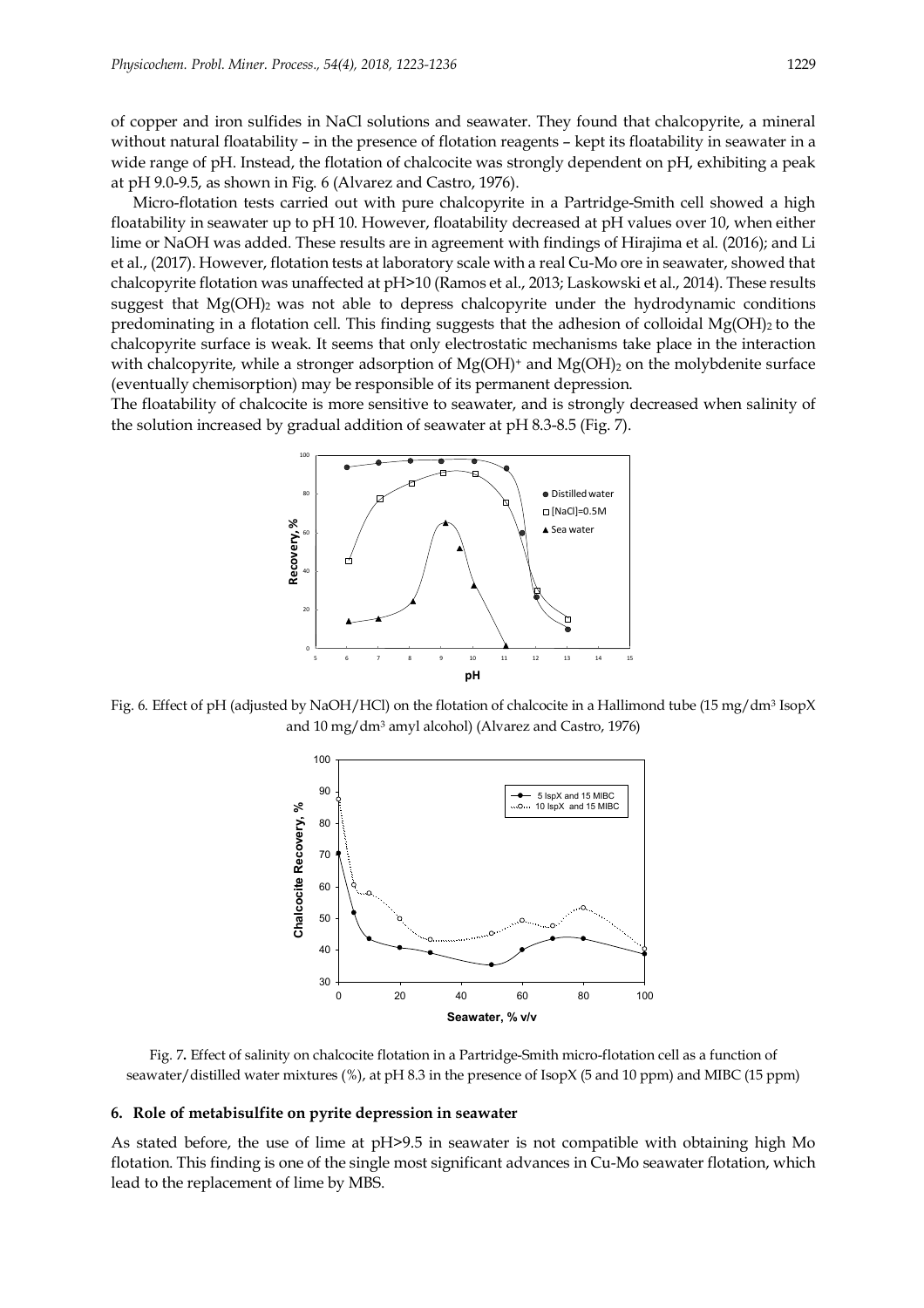The use of MBS in the seawater flotation technology is a key factor, because is able to depress pyrite around pH 6.5-7.0 compared with pH 11-12 adjusted by lime in fresh water. Depression of pyrite at low pH is highly beneficial for molybdenite, because its intrinsic floatability at pH 6.5-7.0 is significantly improved, as stated previously (Castro, 2012a,c; Castro et al., 2014; Nagaraj et al., 2016; Qiu, et al., 2016). The mechanisms of pyrite depression by MBS in seawater are not yet well understood. According to Mu et al., (2016), the depression of pyrite and Cu-activated pyrite by sulfoxy depressants (sulfite, bisulfite, metabisulfite,  $SO_{2(x)}$ ) is complex, and a number of mechanisms have been proposed, such as:

- (i) Oxidation of xanthate and dixanthogen to perxanthate (Grano et al., 1997; Yamamoto, 1980; Khmeleva et al., 2002);
- (ii) Desorption of dixanthogen from the pyrite surface (Miller, 1970; Khmeleva et al., 2002, 2003);
- (iii) Formation of iron/copper hydroxides on copper-activated pyrite, rendering the surface hydrophilic (Shen et al., 2001; Khmeleva et al., 2002); and
- (iv) Dissolution of the hydrophobic elemental sulfur  $(S<sup>0</sup>)$  on the pyrite surface, forming thiosulfate ion (S<sub>2</sub>O<sub>3</sub>2) (Li et al., 1995; Khmeleva et al., 2005, 2006; Dávila-Pulido et al., 2011).

The depressing effect of MBS on pyrite is strongly associated to its reducing and acidifying properties (Uribe et al., 2017). When MBS is dissolved in water,  $SO<sub>2</sub>$  is released, which subsequently reacts with water giving sulfite ions and H<sup>+</sup> ions, lowering the solution pH (see eqs.  $(4)$ ,  $(5)$  and  $(6)$ ). Hence, pH 6.5-7.0 usually applied to depress pyrite in seawater, is the natural result of the acidifying effect, by addition of 150-200 g/Mg of MBS (no acid is added).

At the same time, as MBS is a reducing agent, the redox potential decreases as the MBS concentration increases (Fig. 8). The dissolution of MBS in water occurs through the following reactions:

$$
S_2O_5^{2-} \leftrightarrow SO_2 + SO_3^{2-} \tag{4}
$$

$$
SO_2 + H_2O \leftrightarrow SO_3^{2-} + 2H^+ \tag{5}
$$

$$
S_2 O_5^{2-} + H_2 O \leftrightarrow 2SO_3^{2-} + 2H^+ \tag{6}
$$

Equation (6) is the global reaction, showing that the sulfite ion is the final product after MBS dissolution. On the other hand, it seems that pyrite is more susceptible to be depressed at pH slightly acid. The flotation of pyrite with ethyl xanthate, as a function of pH showed a minimum around pH 6.0-6.5 (Fuerstenau et al., 2007). In agreement with these findings, it has also been claimed that MBS is a stronger pyrite depressant at pH 6.5-7.0 compared with pH 10-12 (Bulut et al., 2011).

Explanation of these results has been hypothesised as being due to the formation of ferric hydroxide on the surface of pyrite (Lopez Valdivieso et al., 2005; Cushing et al., 2017). By oxidation of pyrite ferrous ions may be released to the solution, which oxidizes to ferric ions, and then precipitate as ferric hydroxide forming a hydrophilic coating on the pyrite surface.

The largest information on pyrite depression with MBS comes from the flotation of poly-metallic ores and Cu-activated pyrite (Grano et al., 1997; Shen et al., 2001). The improved floatability of Cu-activated pyrite is attributed to an ion exchange reaction between ferrous ions and cupric ions (Moslemi and Gharabaghi, 2017). As a result, a surface layer of CuS and hydrophobic sulphur (S<sup>0</sup>) is formed on pyrite, according to the next reaction:

$$
FeS_2 + Cu^{2+} \leftrightarrow CuS + Fe^{2+} + S^0 \tag{7}
$$

However, evidence shows that Cu<sub>2</sub>S is formed on the pyrite surface and probably polysulfides instead of elemental sulphur (Ejtemaei and Nguyen, 2017). Additionally, the activation of pyrite needs a reducing redox potential (Peng et al., 2012).

Depression of Cu-activated pyrite by MBS has been explained, e.g., by oxidation of the elemental sulfur layer (or polysulfide) on the pyrite surface (Davila-Pulido et al., 2011). Alternatively, according to Grano et al. (1991), MBS dissolves as sulfite ions, which are able to dissolve elemental sulfur (S°) on pyrite, according to the following reaction:

$$
SO_3^{2-} + S^0 \leftrightarrow S_2 O_3^{2-} \tag{8}
$$

Therefore, sulfite ions seem to play a protagonist role in the mechanisms of pyrite depression by MBS (Chander, 1988; Davila-Pulido et al., 2011; Mu et al., 2016). For instance, the decomposition ethyl xanthate by sulfite ions result in formation of ethyl perxanthate (Grano et al., 1997). The effect of sodium sulfite on the flotation of sphalerite and pyrite, in the presence of copper ions, shows that it promotes the formation of copper hydroxide on the surface of pyrite leading depression (Shen et al., 2001).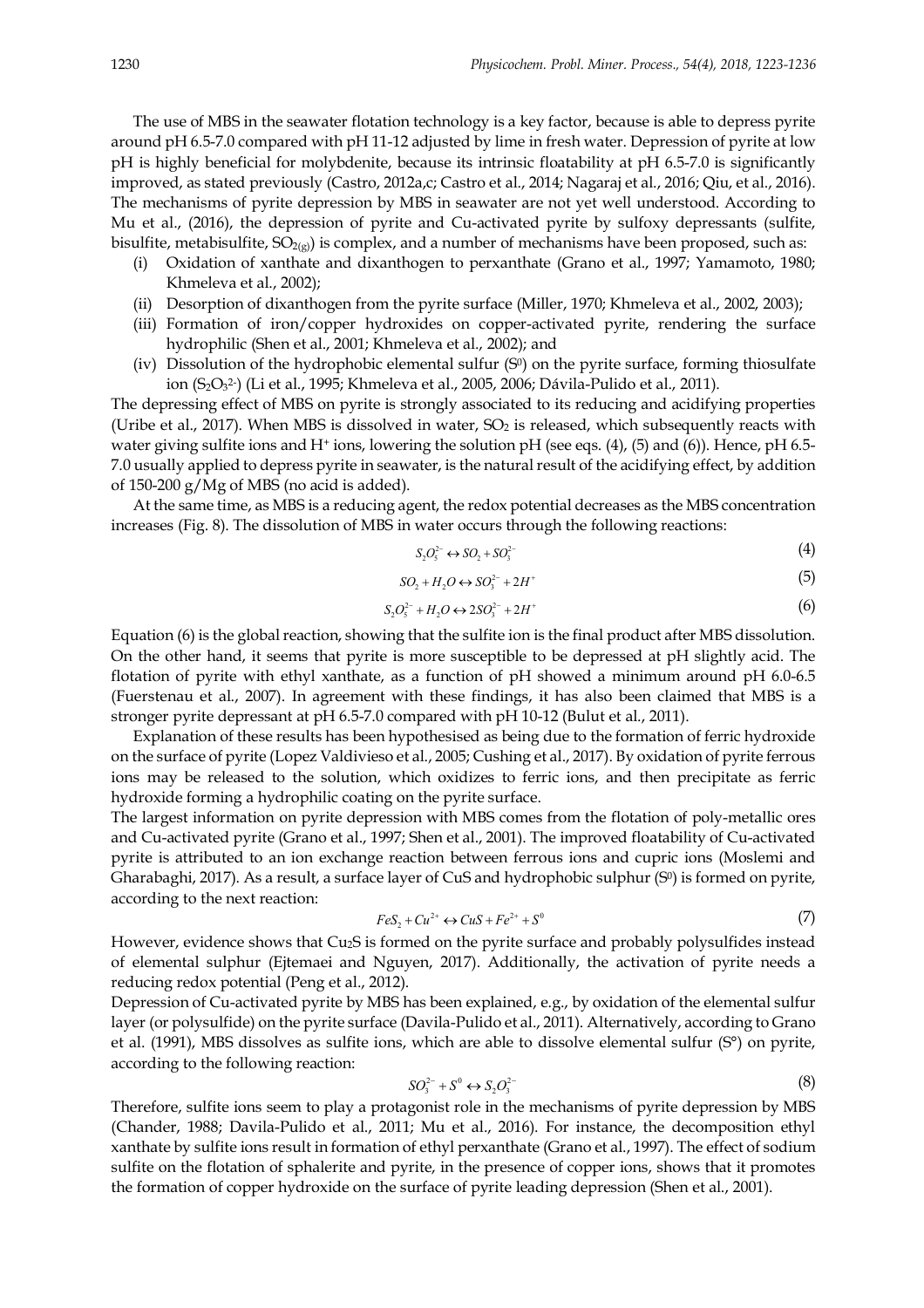The Cu<sup>2+</sup> ions responsible for the activation of pyrite may have the following origins: (i) Cu<sup>2+</sup> ions dissolved from Cu oxide minerals; (ii)  $Cu^{2+}$  ions present in the process water; and (iii)  $Cu^{2+}$  ions produced by galvanic effects between sulfide minerals. It has also been hypothesised that Cu ions would also play a role in the depression of Cu-activated pyrite by MBS, both in fresh and in seawater. In the INCO's process the mixture between MBS and air is used to oxidize cyanide, being low concentrations of  $Cu^{2+}$  ions a catalyst. A similar oxidizing role may play  $Cu^{2+}$  ions on the pyrite surface in the presence of MBS (Uribe et al., 2017).

On the other hand, evidences showing that an aeration stage is highly necessary to pyrite depression have been reported. Khmeleva et al. (2002) investigated the effect of sulfite ions on the flotation of Cuactivated pyrite with xanthate, and claimed that depression was stronger with air purging. Similar results were reported with sphalerite and MBS (Davila-Pulido et al., 2011). In the same line, conditioning pyrite with  $O_2$  improves its depression (Shen et al, 2001).

Barrick Gold Corporation developed the aeration-metabisulphite process (Air-MBS) to depress pyrite in seawater (Gorain, 2009; Gorain, 2012). This process consists of applying a preliminary aeration stage and then adding MBS to depress pyrite in seawater.

Sulfite ions are a stronger reducing agent compared with metabisuphite ions  $(S_2O<sub>5</sub><sup>2</sup>)$ . However, it is not an acidifying agent, but conversely is an alkalizing agent (see eq. (9) and Fig. 9). This can also be a factor that must be taken into account.



Fig. 8. Redox potential (Eh) measurements of sodium metabisulfite (MBS) and sodium sulfite solutions prepared in distilled water and seawater (SHE: standard hydrogen electrode) (Uribe et al., 2017)



Fig. 9. Effect of concentration on the pH of sodium metabisulfite (MBS) and sodium sulfite solutions prepared in distilled water and seawater (Uribe et al., 2017)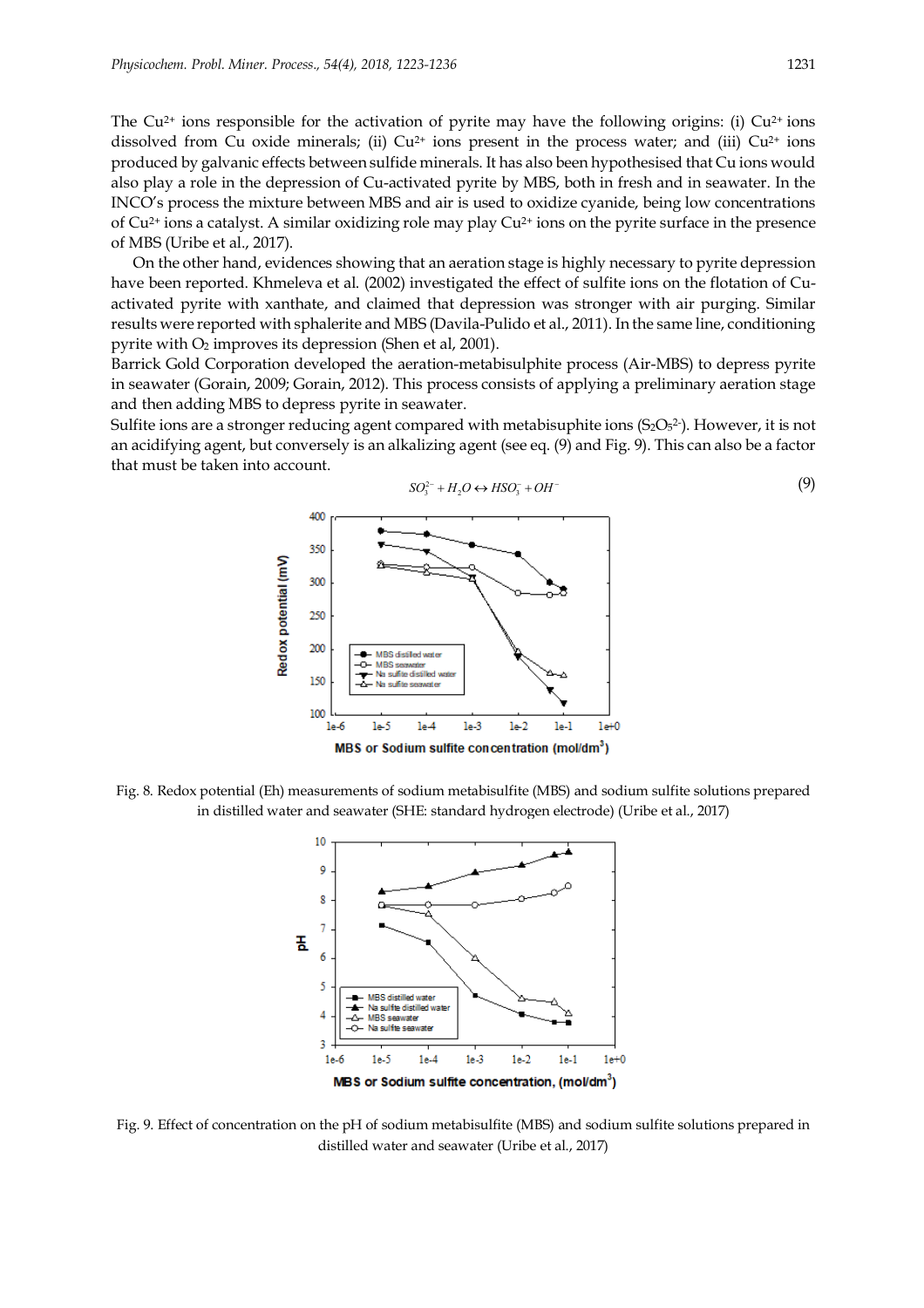## **7. Conclusions**

The major conclusions from the present work are:

- 1. Lime consumption in seawater pulps at pH 10.0-10.5, is several times higher than in fresh water, because OH- ions dissolved from lime react with some hydrolysable ions such as  $Mg^{2+}$  and  $CO<sub>3</sub><sup>2+</sup>$ ions precipitating as  $Mg(OH)_2$  and CaCO<sub>3</sub>; and to a less extent, they are consumed by the natural bicarbonate/carbonate buffer.
- 2. Molybdenite is strongly depressed in seawater by colloidal  $Mg(OH)_2$ , which precipitates and remains strongly attached on edges and micro-edges on the molybdenite surface at pH> 9.5.
- 3. Seawater is able to inhibit bubble coalescence giving rise to fine bubbles, similar to what frothers do.
- 4. Height of the froth layer formed on the flotation cell is lower in seawater than in fresh water. In fresh water the froth layer is pH dependent showing a peak around pH 10.5, while in seawater it is virtually pH independent.
- 5. Sodium metabisulphite successfully depresses pyrite at pH 6.5-7.0, replacing the detrimental use of lime in seawater. In addition, it has the advantage that it works in the pH range where the natural floatability of molybdenite is improved.

## **Acknowledgements**

My sincere personal thanks to Prof. Janusz Laskowski for inspiring my scientific work during my professional career, and particularly for our join work on froth flotation in saline waters and seawater. I also take the opportunity to thank him for his invaluable contribution over the years to the training of both academics and researchers in the areas of flotation and surface chemistry in Chile.

## **References**

- ALVAREZ, J and Castro, S., 1976. Chalcocite and Chalcopyrite flotation in seawater and highly saline media. Proceedings IV Encontro Nacional de Tratamento de Minerios. São José dos Campos, Brazil, Vol.1, pp. 39-44.
- BOURNIVAL, G., Pugh, R.J. and Ata, S., 2012. Examination of NaCl and MIBC as bubble coalescence inhibitor in relation to froth flotation. Minerals Engineering, 25, 47-53.
- BULUT, G., Ceylan, A., Soylu, B. and Goktepe, F., 2011. Role of starch and metabisuphite on pure pyrite and pyritic copper ore flotation. Physicochem. Probl. Miner. Process. 48(1), 39–48.
- BURN, A.K., 1930. The flotation of chalcopyrite in seawater. Bulletin Institution of Mining and Metallurgy, Nº 314. CASTRO, P. and Huber, M.E., 2005. Marine Biology (5th Edition) Ed. McGraw Hill.
- CASTRO, S., Correa, A., 1995. The effect of particle size on the surface energy and wettability of molybdenite. Vancouver: 1st UBC-McGill International Symposium on Processing of Hydrophobic Minerals and Fine Coal. CIM MET SOC, pp. 43–57.
- CASTRO, S., Venegas, I., Landero, A. and Laskowski, J.S., 2010. Frothing in seawater flotation systems. Proc. 25th Int. Mineral Processing Congress, Brisbane, pp. 4039-4047.
- CASTRO, S., 2010b. Proceso para pre-tratar agua de mar y otras aguas salinas para su utilización en procesos industriales. Patente de Invención Provisional, Universidad de Concepción, n°00475/INAPI (12 de mayo 2010) (Spanish text).
- CASTRO, S. and Laskowski, J.S., 2011. Froth flotation in saline water. KONA Powder and Particle Journal No.29, 4-15.
- CASTRO, S., 2012a. Challeges in flotation of Cu-Mo sulfide ores in seawater. In: Water in Mineral Processing Proc. 1st Int. Symposium (J. Drelich, ed.), SME, pp. 29-40.
- CASTRO, S., Toledo, P. and Laskowski, J.S., 2012b. Foaming properties of flotation frothers at high electrolyte concentrations. In: Water in Mineral Processing – Proc. of the First International Symposium, SME, (J. Drelich, Ed.), pp. 51-60.
- CASTRO, S., Rioseco, P. and Laskowski., J.S., 2012c. Depression of molybdenite in sea water. In: Proc. XXVI International Mineral Processing Congress, New Delhi-India.
- CASTRO S., Miranda, C., Toledo P. and Laskowski, J.S., 2013. Effect of frothers on bubble coalescence and foaming in electrolyte solutions and seawater. Int. J. Miner. Process., 124, 8-14.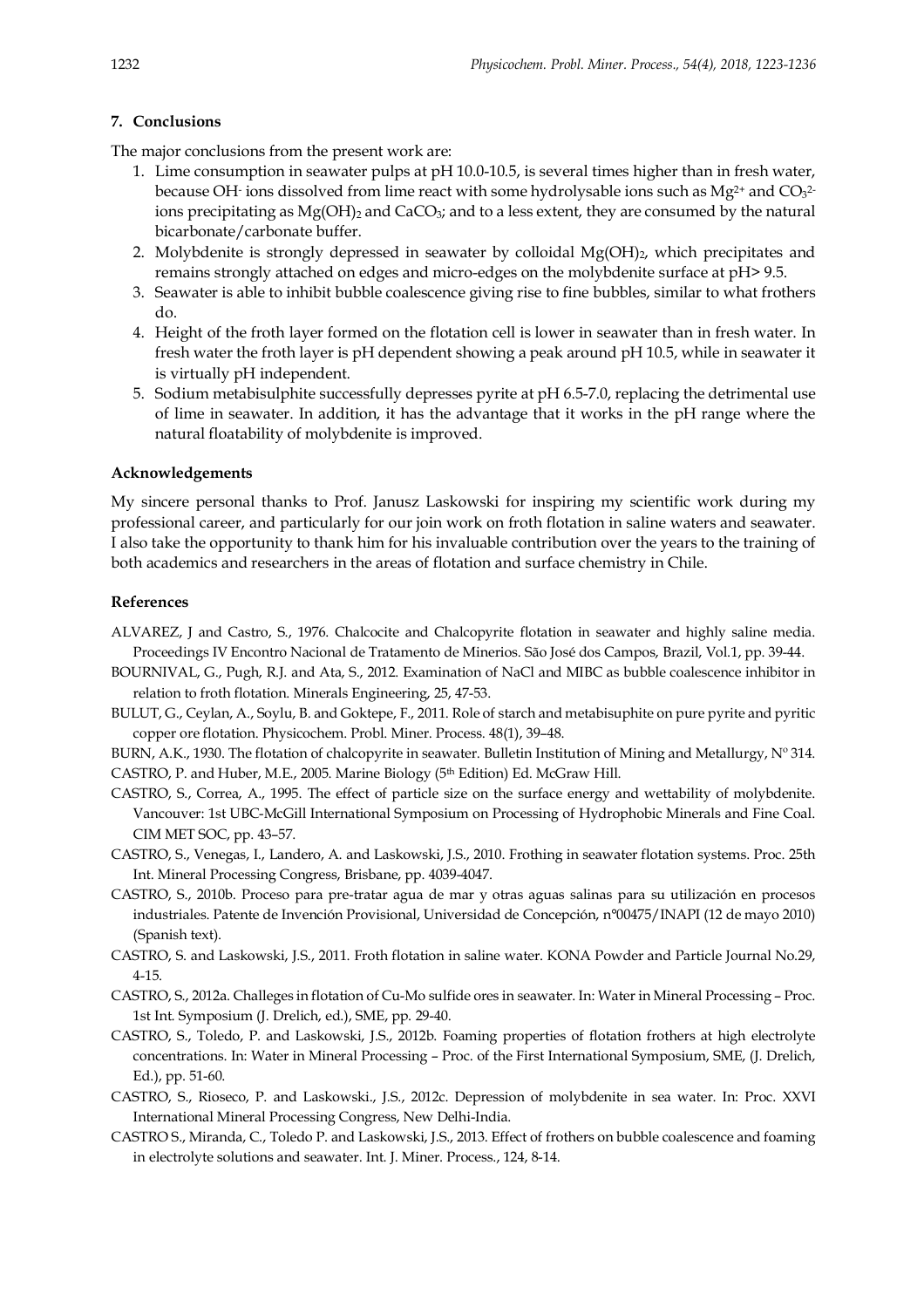- CASTRO, S., Uribe, L. and Laskowski, J.S., 2014. Depression of inherently hydrophobic minerals by hydrolyzable metal cations: molybdenite depression in seawater. 27th Int. Mineral Processing Congress (IMPC 2014), Santiago, Chapter 3, pp. 207-216.
- CASTRO, S., Lopez-Valdivieso, A., Laskowski, J.S., 2016. Review of the flotation of molybdenite. Part I: Surface properties and floatability. International Journal of Mineral Processing 148, 48–58.
- CRAIG, S.J.V., Ninham, B.W. and Pashley, R.M. 1993. The effect of electrolytes on bubble coalescence in water. J. Phys. Chem., Vol. 97, 10192-10197.
- CHANDER, S., 1988. Inorganic depressants for sulphide minerals, in: (Somasundaran, P. and Moudgil, B. M.) Reagents in mineral processing. New York, Marcel Dekker: 429-469.
- CHANG, Z., Chen, X. and Peng, Y., 2018. The effect of saline water on the critical degree of coal surface oxidation for coal flotation. Minerals Engineering. 119, 222-227.
- CHO, Y.S. and Laskowski, J.S., 2002. Effect of flotation frothers on bubble size and foam stability. Int. J. Mineral Processing, 64, 69-80.
- CUSHING, M. L., Ghahreman, A., Kelebek, S., 2017. Electrochemical characteristics of iron sulfide minerals in the presence of SMBS and TETA and the case for their joint action. COM, Annual Conference of Metallurgists Organized by MetSoc of CIM, 1-10.
- DÁVILA-PULIDO, G.I., Uribe-Salas, A., and Espinosa-Gómez, R., 2011. Comparison of the depressant action of sulfite and metabisulfite for Cu-activated sphalerite. International Journal of Mineral Processing 101, 71–74.
- EJTEMAEI, M. and Nguyen, A.V., 2017. Characterisation of sphalerite and pyrite surfaces activated by copper sulphate. Minerals Engineering. Vol. 100, 223-232.
- FIROUZI, M., Howes, T. and Nguyen, A.V., 2015. A quantitative review of the transition salt concentration for inhibiting bubble coalescence. Advances in Colloid and Interface Science.222, 305-318.
- FUERSTENAU, D.W., Rosenbaum, J.M., Laskowski, J., 1983. Effect of surface functional groups on the flotation of coal. Colloids Surf. 8, 153–173.
- FUERSTENAU, M.C., Jameson, G.J., Yoon, R.H., 2007. Froth Flotation: A Century of Innovation. Society for Mining, Metallurgy, and Exploration, Littleton, Colorado.
- GORAIN, B., 2009. Separation of copper minerals from pyrite in buffered water solutions using air-metabisulfite treatment. U.S. Provisional Patent n°61/266,770.
- GORAIN, B. K., 2012. Developing solutions to complex flotation problems. Proc. International Mineral Processing Congress (IMPC 2012), New Delhi-India.
- GRANO S.R., Johnson N.W., Ralston J., 1997, Control of the solution interaction of metabisulphite and ethyl xanthate in the flotation of the Hilton ore of Mount Isa Mines Limited, Australia, Minerals Engineering, 10, No.1, 17-45.
- GRANO, S.R., Lauder, D.W., Johnson, N.W., Smart, R.St.C. and Ralston, J., 1991. Comparison of ethyl xanthate and diisobutyldithiophosphinate collectors for the lead roughing of the Hilton ore of Mount Isa Mines Ltd. Fifth Extractive Metallurgy Conference. Australasian Institute of Mining and Metallurgy Publisher, Parkville, pp. 203–210.
- GRAU, R.A. and Laskowski, J.S., 2006. Role of frothers in bubble generation and coalescence in a mechanical flotation cell. The Canadian Journal of Chemical Engineering., 84(2):170-182.
- GRAU, R.A., Laskowski, J.S., Heiskanen, K., 2005. Effect of frothers on bubble size. International Journal of Mineral Processing 76, 225–233.
- HAIG-SMILLIE, L. D., 1973. Sea Water Flotation. Texade Mines, Ltd. GILLES BAY, B. C., November 29.
- HAN, M.Y., Ahn, H.J., Shin, M.S., Kim, S.R., 2004. The effect of divalent metal ions on the zeta potential of bubbles. Water Science and Technology. 50(8) 49-56.
- HIRAJIMA, T.; Suyantara, G.P.W.; Ichikawa, O.; Elmahdy, A.M.; Miki, H.; Sasaki, K., 2016. Effect of Mg<sup>2+</sup> and Ca<sup>2+</sup> as divalent seawater cations on the floatability of molybdenite and chalcopyrite. Miner. Eng., 96–97, 83–93.
- JELDRES, R.I., Arancibia-Bravo, M.P., Reyes, A., Aguirre, C.E., Cortes, L., Cisternas, L.A., 2017. The impact of seawater with calcium and magnesium removal for the flotation of copper-molybdenum sulphide ores. Miner. Eng. 109, 10–13.
- JELDRES, R.I., Forbes, L., Cisternas, L.A., 2016. Effect of Seawater on Sulfide Ore Flotation: a Review. Miner. Process. Extr. Metall. Rev. 37, 369–384.
- KHMELEVA, T.N., Skinner, W., Beattie, D.A., Georgiev, T.V., 2002. The effect of sulphite on the xanthate-induced flotation of copper-activated pyrite. Physicochem. Probl. Miner. Process. 36, 185–195.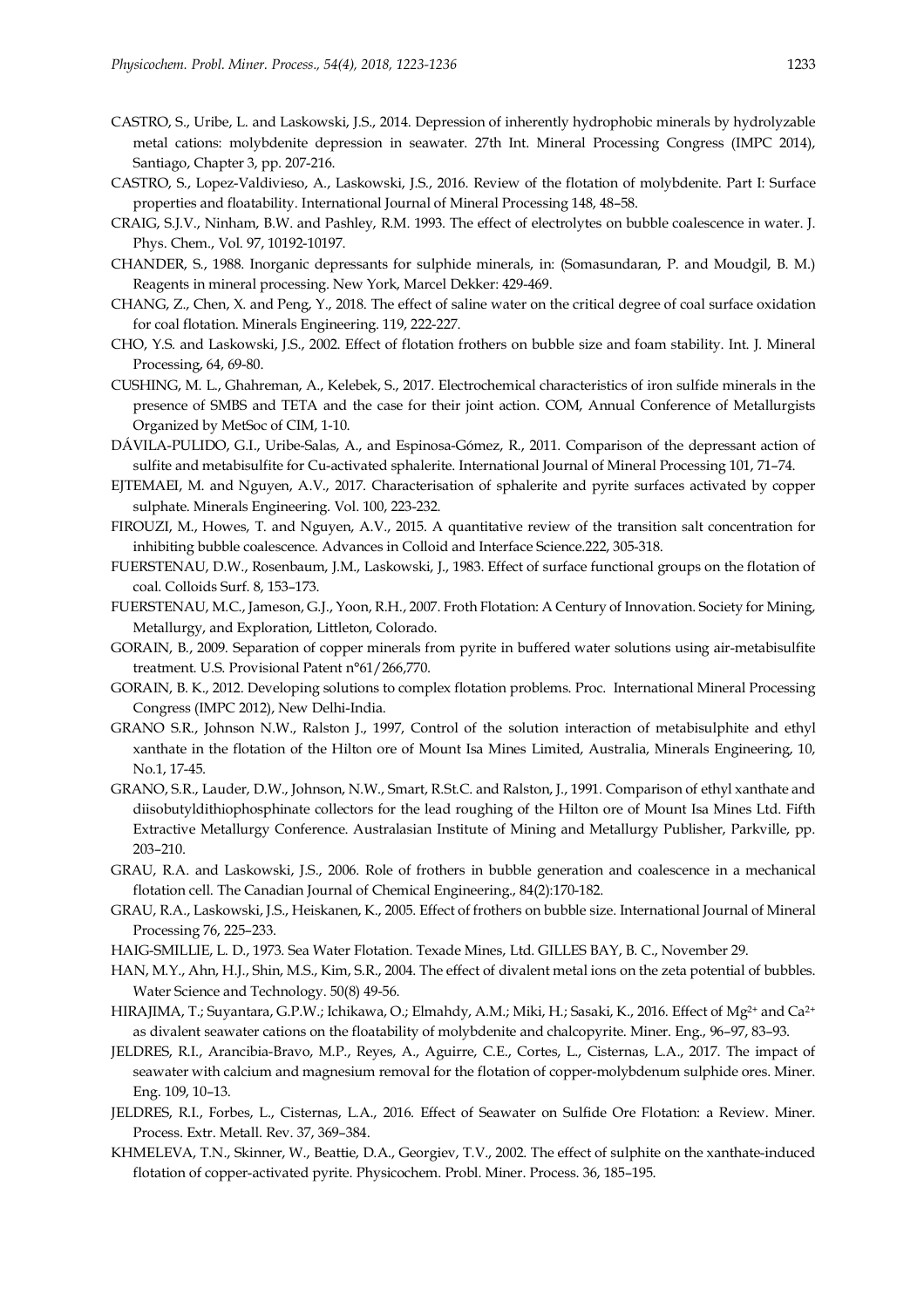- KHMELEVA, T.N., Beattie, D.A., Georgiev, T.V., Skinner, W.M., 2003. Surface study of the effect of sulfite ions on copper-activated pyrite pre-treated with xanthate. Miner. Eng. 16, 601–608.
- KHMELEVA, T.N., Skinner, W., Beattie, D.A., 2005. Depressing mechanisms of sodium bisulphite in the collectorless flotation of copper-activated sphalerite. Int. J. Miner. Process. 76 (1–2), 43–53.
- KHMELEVA, T.N., Chapelet, J.K., Skinner, W.M., Beattie, D.A., 2006. Depression mechanisms of sodium bisulphite in the xanthate-induced flotation of copper activated sphalerite. Int. J. Miner. Process. 79 (1), 61–75.
- KLASSEN, V.I. and Mokrousov, V.A., 1963. An Introduction to the Theory of Flotation, Butterworths, London.
- KOMIYAMA, M., Kiyohara, K., Li, Y., Fujikawa, T., Ebihara, T., Kubota, T., and Okamoto, Y., 2004, "Crater structures on a molybdenite basal plane observed by ultra-high vacuum scanning tunneling microscopy and its implication to hydrotreating." Journal of Molecular Catalysis A: Chemical, 215(1–2). pp. 143–147.
- KRACHT, W., Finch, J.A., 2010. Effect of frother on initial bubble shape and velocity. International Journal of Mineral Processing 94 (3-4), 115-120.
- KURNIAWAN, A., Ozdemir, O., Nguyen, A., Ofori, P., Firth, B., 2011. Flotation of coal particles in MgCl2, NaCl, and NaClO<sub>3</sub> solutions in the absence and presence of Dowfroth 250. Int. J. Miner. Process. 98, 137-144.
- LASKOWSKI, J.S., Iskra, J., 1970. Role of capillary effects in bubble-particle collision in flotation. Trans. IMM, Section C., 79, C6-C10.
- LASKOWSKI, J.S., Xu, Z., Yoon, R.H., 1991. Energy barrier in particle-bubble attachment and its effect on flotation kinetics. Proc. 17th Int. Mineral Processing Congress, Dresden, Vol., 2, pp. 237-249.
- LASKOWSKI, J.S., Cho, Y.S. and Ding, K., 2003. Effect of frothers on bubble size and foam stability in potash ore flotation systems, Canadian J. Chem. Eng., 81, 63-69.
- LASKOWSKI, J.S. and Castro, S., 2008. Flotation in concentrated aqueous electrolyte solutions. Proc. 11th International Mineral Processing Symposium, Belek-Antalya, Turkey, pp. 281-290.
- LASKOWSKI, J.S. and Castro, S., 2012. Hydrolyzing ions in flotation circuits: sea water flotation. Proc. XIII International Mineral Processing Symposium, Bodrum-Turkey, pp. 219-227.
- LASKOWSKI, J.S., Castro, S. and Ramos, O., 2013. Effect of seawater main components on frothability in the flotation of Cu-Mo sulfide ore. Physicochem. Probl. Miner. Process. 50(1), 17−29.
- LASKOWSKI, J. and Castro, S., 2014. Flotation in highly concentrated electrolyte solutions. Proc. IMPC 2014 (Keynote), Santiago, Chile.
- LASKOWSKI, J. and Castro, S., 2015. Flotation in concentrated electrolyte solutions. International Journal of Mineral Processing 144, 50–55.
- LASKOWSKI, J. S. and Castro, S., 2017. Hydrolysis of metallic ions in mineral processing circuits and its effect on flotation. COM 2017 Conference of Metallurgists, Vancouver, August 27-30.
- LEKKI, J. and Laskowski, J.S., 1972. Influence of NaCl on the flotation of copper sulphide ores. Minerales, Vol. 27, (118), 3-7. (Spanish text).
- LESSARD R.R., and Zieminski, S.A., 1971. Bubble Coalescence and Gas Transfer in Aqueous Electrolyte Solutions. Industrial & Engineering Chemistry Fundamentals, 10(2), 260-269.
- LI, C. and Somasundaran, P., 1991. Reversal of bubble charge in multivalent inorganic salt solutions effect of magnesium. J. Coll. Interf. Sci., 146, 215-218.
- LI, C. and Somasundaran, P., 1992. Reversal of bubble charge in multivalent inorganic salt solutions effect of aluminium. J. Coll. Interf. Sci., 148, N°2, 587-591.
- LI, Y., Li, W., Xiao, Q., He, N., Ren, Z., Lartey, C. and Gerson, A. R., 2017. The Influence of Common Monovalent and Divalent Chlorides on Chalcopyrite Flotation. Minerals 2017, 7, 111.
- LI, J., Miller, J.D., Wang, R.Y., Le Vier, M., 1995. The ammoniacal thiosulfate system for precious metal recovery. Proceedings XIX Int. Mineral Processing Congress, SME, Littleton, Colorado, USA, vol. 4, pp. 37–42.
- LI, W., Li, Y., Xiao, Q., Wei, Zh. and Song, S., 2018. The Influencing Mechanisms of Sodium Hexametaphosphate on Chalcopyrite Flotation in the Presence of MgCl<sub>2</sub> and CaCl<sub>2</sub>. Minerals, 2018,8(4), 150.
- LEKKI, J. and Laskowski, J.S., 1972. Influence of NaCl on the flotation of copper sulfide ores. Minerales, Vol. 27, (118), 3-7. (Spanish text).
- LOPEZ-VALDIVIESO, A., Sanchez-Lopez, A.A. and Song, S., 2005. On the cathodic reaction coupled with the oxidation of xanthates at the pyrite/aqueous solution interface. International Journal of Mineral Processing, 77, 154.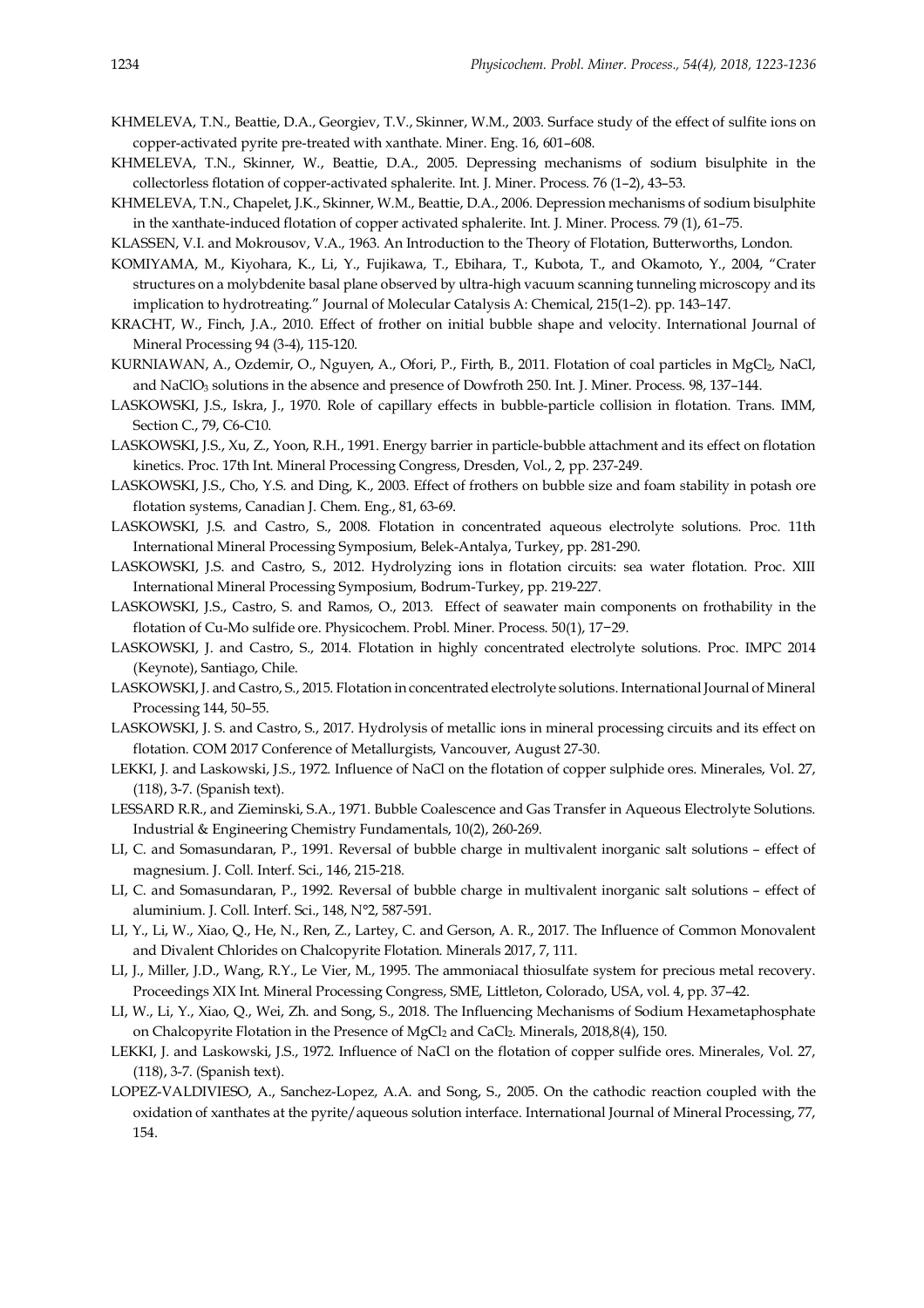- LOPEZ-VALDIVIESO, A., Madrid-Ortega, I., Valdez-Pérez, D., Yang, B., Song, S., 2012. The heterogeneity of the basal plane of molybdenite: its effect on molybdenite floatability and calcium ion adsorption. Santiago: 9th International Mineral Processing Conference. PROCEMIN, pp. 21–23.
- QUINN, J.J., Kracht, W., Gomez, C.O., Gagnon, C., Finch, J.A., 2007. Comparing the effect of salts and frother (MIBC) on gas dispersion and froth properties. Minerals Engineering, 20 (14), 1296–1302.
- LUCAY, F., Cisternas, L. A., Gálvez, E. D., and López-Valdivieso, A., 2015, Study of the natural floatability of molybdenite fines in saline solutions. Effect of gypsum precipitation. Minerals & Metallurgical Processing Journal, 32, 203–208.
- MANONO, M.S., Corin, K.C. and Wiese, J.G., 2013. The effect of ionic strength of plant water on foam stability: A 2-phase flotation study. Minerals Engineering, 40, 42-47.
- MILLER J.D., 1970, Pyrite depression by reduction of solution oxidation potential. Report to EPA Water Quality Office, Grant No. 12010 DIM.
- MONARDES, A., 2009. Use of seawater in grinding-flotation operations and tailing disposal, Proc. 11th Symp. Mineral Processing Moly Cop 2009 (Spanish text).
- MORALES, J.E., 1975. Flotation of the Andacollo's ore in pilot plant by using seawater, Minerales, n°130, Vol. 30, 16-32 (Spanish text).
- MORENO, P.A., Aral, H., Cuevas, J., Monardes, A., Adaro, M., Norgate, T., Bruckard, W., 2011. The use of seawater as process water at Las Luces copper–molybdenum beneficiation plant in Taltal (Chile). Miner. Eng. 24 (8), 852– 858.
- MOSLEMI, H. and Gharabaghi, M., 2017. A review on electrochemical behavior of pyrite in the froth flotation process. Journal of Industrial and Engineering Chemistry, 47, 1–18.
- MU, Y., Peng, Y., and Lauten, R. A., 2016. The depression of pyrite in selective flotation by different reagent systems – A Literature review. Minerals Engineering, 96-97, 143–156.
- NAGARAJ, D.R., Farinato, R., 2014. Chemical factor effects in saline and hypersaline waters in the flotation of Cu and Cu-Mo ores. Presented at the XXVII International Mineral Processing Congress, XXVII International Mineral Processing Congress, Santiago, Chile.
- NAGARAJ, D. R., Farinato, R., and Tercero, N., 2016. Probing the interface and interphase region of molybdenite edge and face in ore flotation pulps: effect of Mg2+ ions and their hydrolysis products. Proc. 28th Int. Mineral Pocessing Congress, Quebec City, 2016.
- PAN, L., and Yoon, R., 2018. Effects of electrolytes on the stability of wetting films: Implications on seawater flotation, 2018.
- PARRAGUEZ, L., Bernal, L. and Cartagena, G., 2009. Chemical study for selectivity and recovery of metals sulphides by flotation using seawater. Proc. PROCEMIN 2009, pp.323-333.
- PARRAGUEZ, L., Bernal, L. y Cartagena, G., 2010. Flotación con agua salina en proyecto Esperanza. Proc. WIM2010 (Water in Mining), 2° Congreso Internacional en Gestión del Agua en la Industria Minera, Gecamin, 9 de junio 2010, Santiago-Chile (Spanish text).
- PENG, Y., Wang, B. and Gerson, A., 2012. The effect of electrochemical potential on the activation of pyrite by copper and lead ions during grinding. International Journal of Mineral Processing. Volumes 102–103, 141-149.
- PUGH, R.J., Weissenborn, P. and Paulson, O., 1997. Flotation in inorganic electrolytes; the relationship between recover of hydrophobic particles, surface tension, bubble coalescence and gas solubility. International Journal of Mineral Processing, 51(1–4), 125-138.
- PYTKOWICZ, R. M. and Atlas, E., 1975. Buffer intensity of seawater. Limnology and Oceanography. Vol. 20 (2), 222-229.
- QIU, Z., Liu, G., Liu, Q., Zhong, H., 2016. Understanding the roles of high salinity in inhibiting the molybdenite flotation. Colloids Surf. Physicochem. Eng. Asp. 509, 123–129.
- QUINN, J. J., Kracht, W., Gómez, C. O., Gagnon, C. and Finch, J. A., 2007. Comparing the Effect of salts and frother (MIBC) on gas dispersion and froth properties. Minerals Engineering, Vol. 20, 1296-1302.
- RAMOS, O., Castro, S. and Laskowski, J.S., 2013. Copper-molybdenum ores flotation in sea water: Floatability and frothability. Minerals Eng., 53, 108-112.
- REBOLLEDO, E., Laskowski, J. S., Gutierrez, L., and Castro, S., 2017. Use of dispersants in flotation of molybdenite in seawater. Minerals Engineering, 100, 71–74.
- REY, M. and RAFFINOT, P., 1966. Flotation of ore in sea water: high frothing, soluble xanthate collecting. World Mining, June, 18.